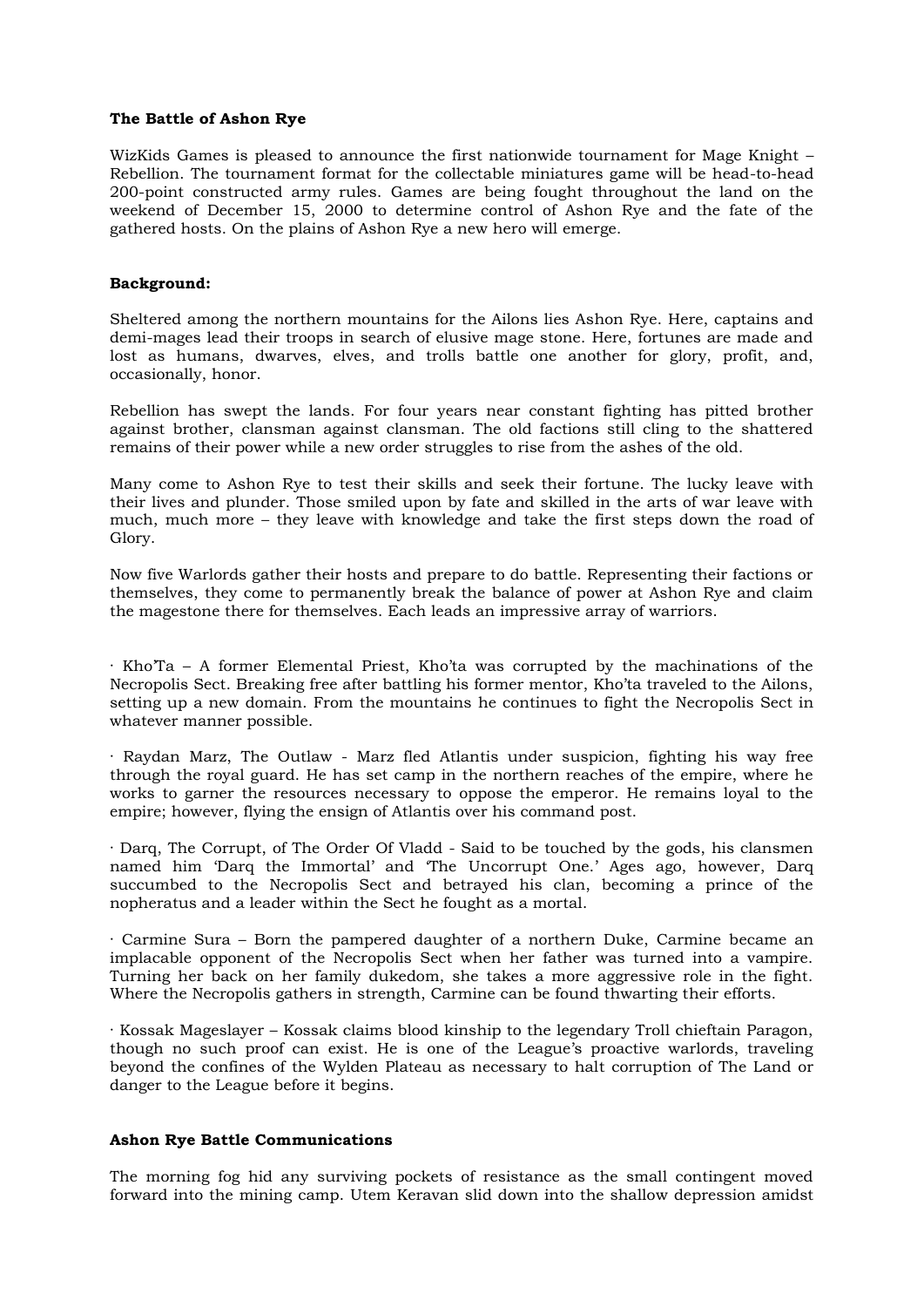a clattering of small rock and clumps of orange clay. In a line with five quick paces between every two crossbowmen came the members of his squad, crossbows held one-handed as they rasped swords free of leather scabbards. The nearest ones looked to Keravan, who wiped a cold gauntlet over his mist-dampened head, slicking back the queue of his topknot as he peered into the gloom. No sign of danger. He drew a second quarrel for his own crossbow, clamping it between his teeth, then a third which he held in his grip against the stock. With a sharp nod he ordered his team forward.

A row of derricks off to the left warned that he had come in near the main cut, the bases of the steepled frameworks half-buried in rock and dirt brought up from the dig. A good indication of magestone, all this effort. Good hiding places for any surviving defenders, also. His team swept the area, avoiding the ledge which fell down into dark holes. They found three human bodies and one unconscious dwarf bleeding out over the muddy ground. Keravan called the leech medic forward, leaving one of his men to safeguard the prisoner and potential convert.

# Magestone.

Keravan found the strongbox under a canvas lean-to, depressions in the mud showing there had once been three containers. The survivors had carried away all they could, apparently. Utem Dalek used the pommel of his sword to break the hasp. The ore inside looked like chunks of gray rock. Shale, perhaps, except that no one locked shale up to prevent its theft.

So strange, he thought, that The Land's most valuable substance looked so common. But this is what they were after. This is what drew adventurers, soldiers, merchants and generals to the cold northern plains of Ashon Rye. What had drawn Raydan Marz, Keravan's warlord. The mana-infused stone which powered Guild weapons and artifacts. Which every faction sought for use in spells and ritual magicks.

Hefting the small chest between Utem Dalek and himself, the squad bore it back the way they'd come. The ore would be loaded on horseback and taken to Warlord Marz at once for safeguarding, his main force moving some four leagues to the south of this flanking contingent. A piece of luck, really, that they'd stumbled onto this mining site. Keravan and Dalek handed off their crossbows as they struggled back up the slick bank of muddy clay. One of Keravan's squadmates slipped and fell down hard across his own device, snapping the crossbar. He cursed the waste, but at least the fighting was finished for the day.

# Wishful thinking.

The fog was thinning now, back to the same light mist which had socked in the plains for three days. Visibility increased by another fifty paces every moment. The gloom lifted away from the mining area and spread back from the Atlantean's main line of battle. It marched over the scrub-infested flatlands, leaving only a slight haze clinging to occasional clusters of boulders. It swept back through new formations, a host of darkened bodies not a fifthleague behind the Atlanteans. And marching forward.

Shouted alarms warned Blademaster Seyla, the high elf who commanded this contingent in Marz' name, and the templar knight turned his line to meet the new threat. Keravan and Dalek handed the chest off to a pair of cavalry outriders, protecting the spoils of the previous battle, then ran for their place in line.

Keravan forced a spot in between their last two Amotep lightning gunners and a quartet of elven pikemen. He counted a trio of mounted knights and the large shadows of two golems in the approaching warhost. Footsoldiers were harder to discern in the distant gloom, but the swaying shamble of several squads warned of zombies. A Sect warhost, or the work of a renegade grave robber? A dark banner streamed back off the upraised lance of one mounted knight, but Keravan could not make out its device.

The elven pikemen had no trouble with the design, their sharp eyesight able to pierce the haze. One elf spoke out in a savage whisper a name which sent icy thrills down Keravan's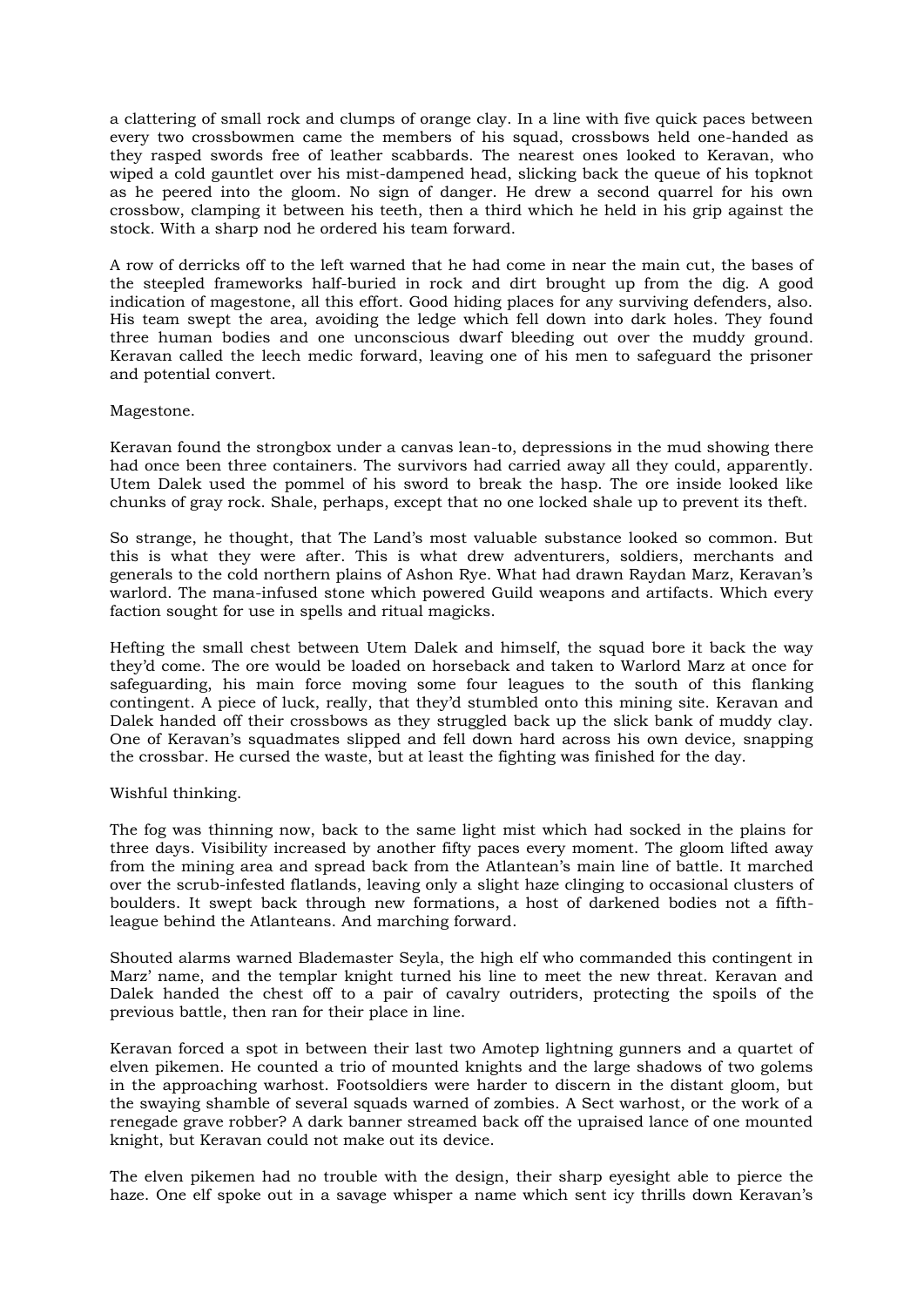spine. He tasted fear in his mouth, like a new copper piece under his tongue, and swallowed dryly before passing the name on to his squad.

"Kho'Ta."

\* \* \*

This 4th day of the 2nd month, 432 Tz

Rayden Marz,

You ask about Ashon Rye. It is cold. It is damp. This time of year, the fog rises heavy at night and might burn off by midday. There are few actual settlements, and townships with organized law are fewer still. It is not a civilized land.

It has magestone.

For an Atlantean warlord, and one in your situation, I'm certain that this is the only redeeming quality about which you are concerned. Yes, the magestone exists here. In fact, it is very abundant though scattered about in small deposits. No one has ever discovered the lode, if it even exists. But the isolated ore is enough to draw hundreds of prospectors and more in the way of marauders looking for that easy conquest. I imagine it is even enough, with the latest rumors of a rich strike, to draw a warlord or two.

Of course I have outlined your other options already, but my sense of the matter is that you will head north. If this is the case, I will leave you with this final word of caution. No warlord since the death of Karrudan has ever held Ashon Rye for better than four months. That is historical fact. Because where one goes, others follow. Heed this in your plans, and do not be tempted to stay overlong.

~Maleficius

\* \* \*

Lady Sura,

We have long waited to repay your service to the Nam d'elvan, for your care and the healing of the dreyid we brought to you. You asked then that we guard and watch the Seinlund. This we have done.

For several days now we have shadowed a warhost as it marches across the Wylden. It flies the banner of the Atlantis Guild as well as the silver fist of Raydan Marz. Marz himself leads the host which has already pushed through the hunting lands of Pinta's tribe. They appear bound for the Pass of Rye, though the Whitespray headwaters or Sturnlander Coast are possible as well.

What is your desire?

Belle

\* \* \*

Belladonna,

Thank you, dear friend, for your warning. I am coming out of Sanctuary.

I have already sent my flyers to Pinta, asking him to lend aid. Follow Raydan Marz, find out where he is bound. Do not badger him or otherwise disrupt his march unless he moves deeper into the Wylden.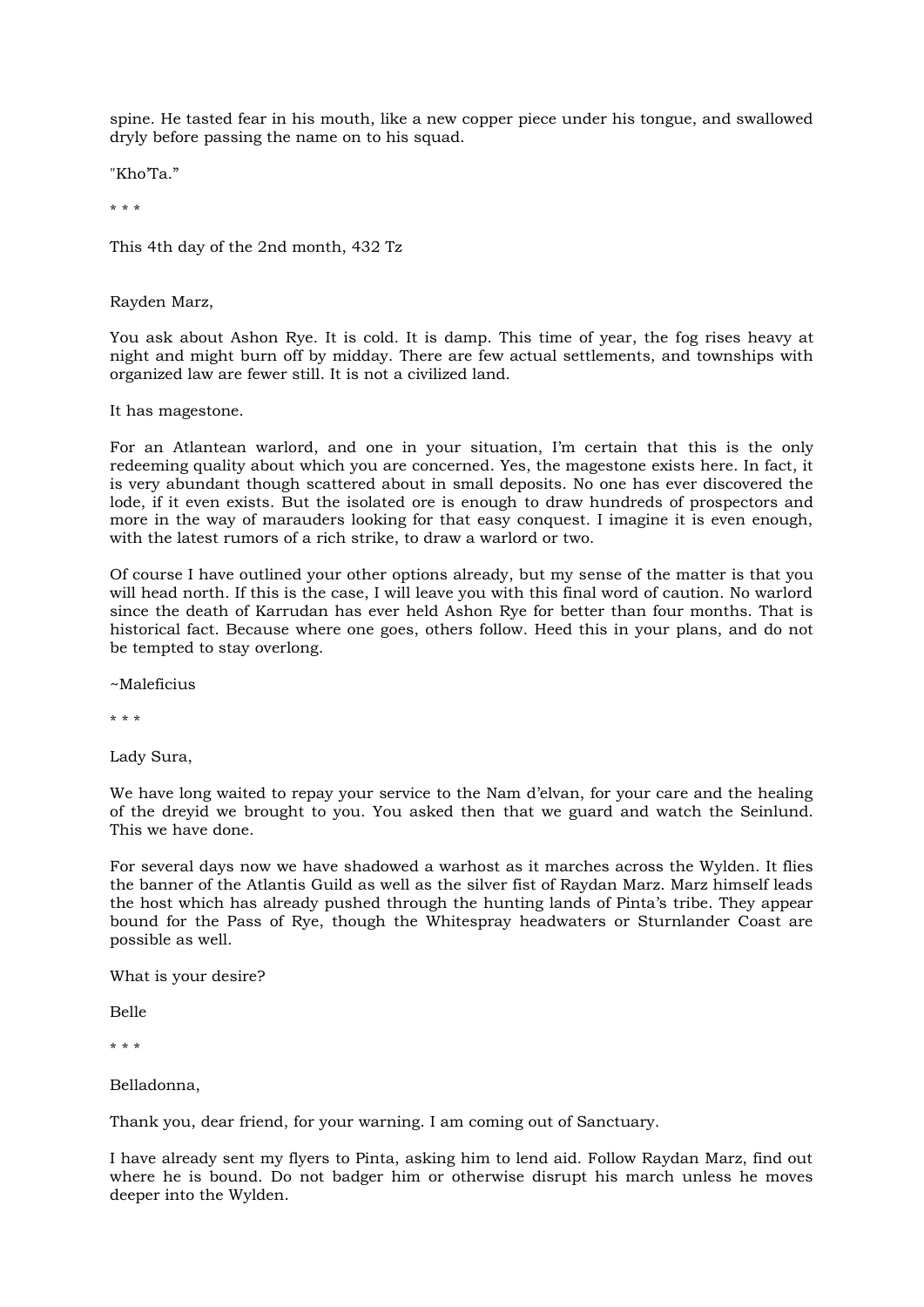Carmine Sura

\* \* \*

My goals are two. Your orders are two.

The keep of Magus Danuub must fall to me by the fifth month. It is the key which unlocks for us the Sturnlander Coast, and I want it. I will have it. Danuub is weak and he is isolated. Send Travshii to deal with him. Make certain Travshii knows that failure will be answered by the harshest possible means.

Ashon Rye. A merchant caravan bound for the northern plateau assaulted one of my encampments along the Whitespray. They could not wait for the Vale, they would raid my forces for supplies! Unacceptable. Ashon Rye has been left to its own law for too long, making rich and dangerously bold men of prospectors and raiders. I care not for the coin, but the mana now belongs to me. Go, Vargha, and take it from them.

By my command. Kho'Ta

\* \* \*

Lady Sura,

Yesterday Raydan Marz' rear guard pushed back an assault from Pinta's chargers. Today, he has turned for the Pass of Rye. We revealed ourselves long enough to aid Pinta's withdrawal.

Marz knows we follow him.

Belle

\* \* \*

Lady!

Yesterday we came across two wounded lancers from Pinta's tribe. While falling back from Raydan Marz, they were then ambushed by Sect warriors. Two hunters were captured by nightstalkers. A third was torn apart by a fist of bloodsuckers. The rest escaped, though Pinta may be hurt.

Kho'Ta has apparently moved a large force from the Whitespray headwaters. Whether or not the necromancer personally commands, we are not certain. They are several days behind Raydan Marz and travel slower than the Guild warhost, so it seems unlikely that they mean to attack him.

Far more likely that Kho'Ta means to attack the League!

Belladonna

\* \* \*

Trollsong hammered at the darkness, raised by strong voices gathered round the bonfire while Kossak Mageslayer stalked the edge of the firelight, his back to the camp. His shadow flickered and jumped with each new burst of flame. The scent of burning greenwood and roasted stag came with each breath, tempting him back toward the warmth of the fire. He resisted. The sprite had warned of Pinta's coming, and Kossak would be first to hear any news, make any plans. So he waited, watched. And he listened.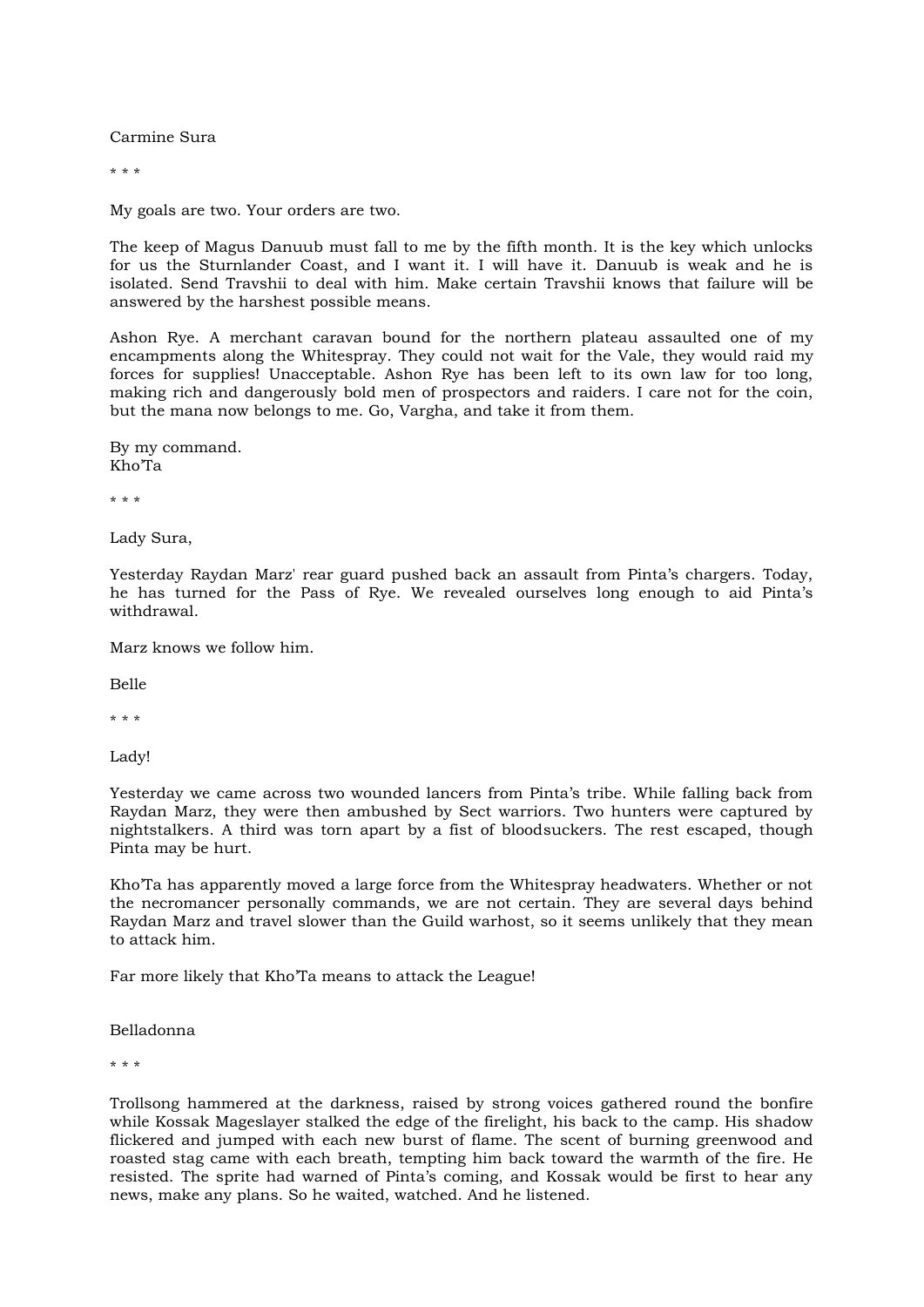The quieter races belonging to Kossak's warhost had retired to outlying camps several hours before. Only a few hardy dwarves remained, toasting the trollsong and each other as they wished on themselves longer, fuller lives. The troll warriors would sing many of the old tales this night, readying themselves for the long march out of the Sturnmonts and a summer of campaigning against the Necropolis Sect. They sang of their victories as well as those of their fathers and grandfathers before them. Eventually they would sing of Paragon, the ancient one, the greatest of all troll chieftans whom Kossak Mageslayer claimed as blood kin, and then Kossak would join them to honor his ancestor.

The sharp clack of hooves striking stone—a sound out of place so close to the troll encampment. Intentional. Pinta would know better than to approach Kossak without warning. Kossak had tied his war ax across his chest with leather thongs, but the great double-headed mace he held ready in massive, scarred hands. He hefted it one-handed now, his left hand placed flat to the ground to feel the other's approach. Slight, overlapping tremors betrayed the centaur, and Kossak stepped forward boldly to meet him, a growl of warning rumbling in his throat.

"Strength to you, Kossak Mageslayer, and honor to your ancestors." The centaur strode up confidently in the darkness, halted, standing just out of the troll's reach with one front leg lifted in salute. His lower half, a sleek and well-muscled pony, was protected by light barding. Pinta's upper body wore armored mail, his hands full of a war ax similar to Kossak's own, though lighter in weight.

"Wide pastures, Pinta." Kossak's return greeting was the bare minimum courtesy demanded. Pinta had come armed, and had evaded his pickets, and that did not set well with the troll chieftan. The centaur at least had the good sense to stare down at Kossak's hands, refusing to provoke a challenge with eye contact. "What do you want?"

Pinta bridled at the harsh tone, his tail flicking in agitation. Now he glanced up into the chieftan's face. "I came to do you a service, and now I am considering leaving."

Kossak snorted his lack of care. Centaurs were a free-spirited race, and as such did not get on well with trolls. They tended to aggravate each other equally. But then, Pinta had come to him. That meant something. And the dark stain, soaking through the centaur's barding and matting the hair along his rear left leg, that meant something as well.

"You're injured."

Kossak was no fool. Centaurs ranged over much of the plateau and, with the nomadic elves, were among the best early indications of trouble. And if Pinta were coming to him… "Magus? Necromancer? Who's on the plateau, Pinta?" Kossak's loathing for the perverted magicks of the Necropolis Sect and Atlantis Guild was well known.

Even so, the prize held out by the centaur was obviously worth special consideration. And Pinta knew it, holding it back for a long, challenging gaze into the chieftan's face. Kossak knew then who it was, and that he did indeed owe the man-beast a debt. It would be him, the fallen one. The elemental priest, corrupted by the Sect's hand and turned to the dark works of the necromancers.

"Tell me where to find him," Kossak demanded, a savage grin splitting his face. "Tell me where to find Kho'Ta."

\* \* \*

Pinta,

I will be unable to meet you at our prearranged site. It has taken longer than I'd thought to prepare Sanctuary for my departure. We shall meet instead at the Pass oRye in ten days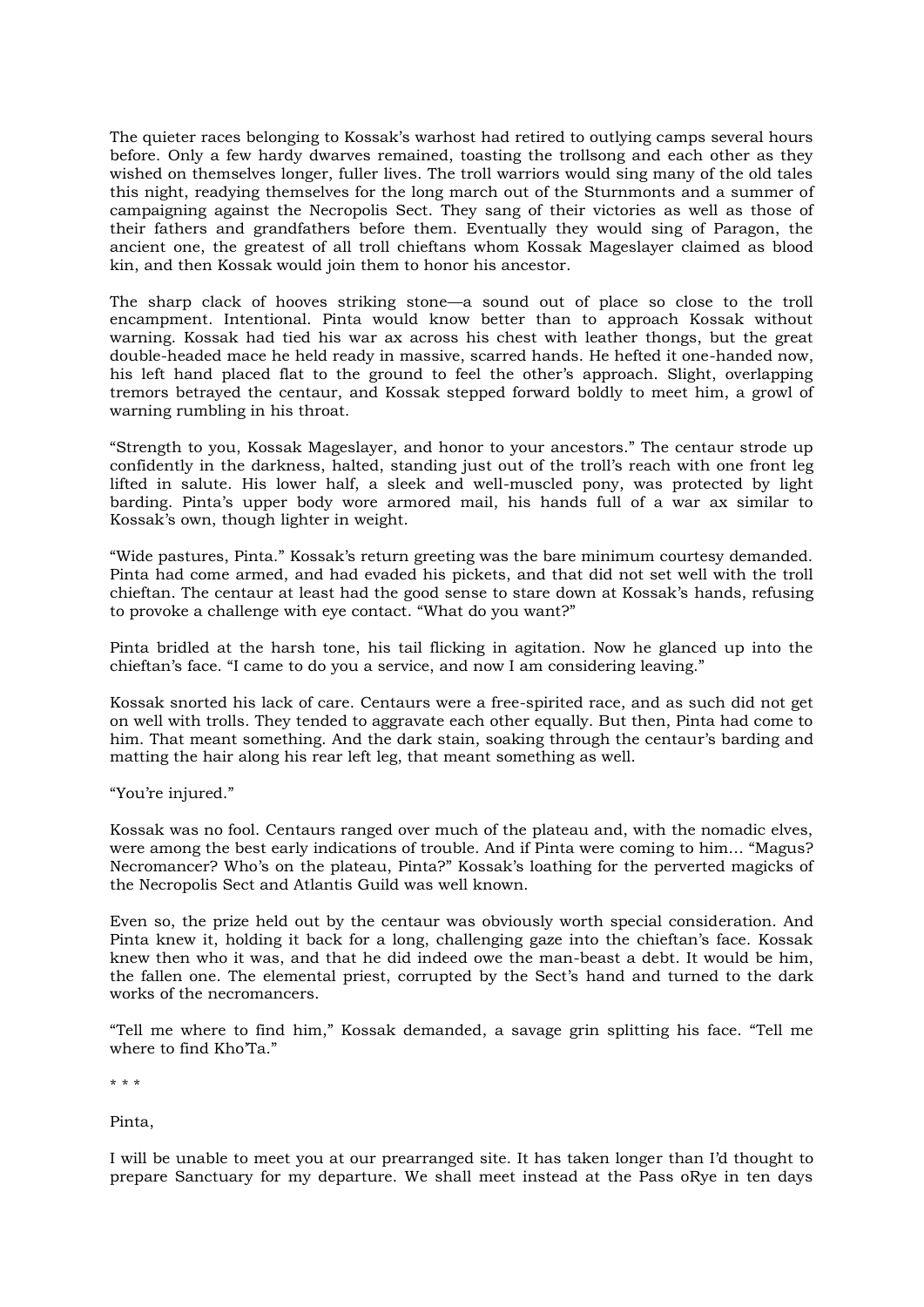time. The sprites have informed me that Kho'Ta is trailing after Raydan Marz. We shall follow them to prevent whatever mischief has pulled them northward.

Rest your tribe. We will ride together soon. Carmine Sura

\* \* \*

For Darq, of our Order,

Brother. Knowing your amused interest for the family Sura, and for the Lady of the Frost Fell in particular, I deign to pass on to you the following information. It was wrung from a messenger sprite brought down in my hunting along the Seingard. I sense no reason to distrust the message, though of course I would pass it along to you even so.

I think I prefer to let the Lady pass, and make a stab at the heart of her Sanctuary while she is away. To you I allow the pleasure of her slow death, if that is what you desire. Or, you might ignore her as she crosses into the Ailons with impunity from the Sect.

It is your decision, of course.

Kauphin, of our Order

\* \* \*

The sun had fallen out of the mountains a half hour before, leaving a small riot of color playing at the edge of the world. Darq had watched the death of daylight with the exquisite attention of any connoisseur. Now he walked the edge of the thin parapet surrounding his tower, unconcerned with the sharp winds or the long fall to broken rock below. His cape billowed artificial wings out behind him while he studied the missive with feral eyes.

Carmine Sura was abandoning Sanctuary.

That did hold true interest for him, despite his brother's feeble goads and digs. Darq cared little for Ashon Rye when the necromancers demanded his attention, and less when they didn't. Magestone was important, to the Order of Vladd as much as to any faction of The Land, yes. But collecting it was for servants of the Sect or as a result of other actions taken by the Order. What interest did scrounging in the earth hold for a prince of the nopheratus?

But Sura… she held his interest. Her years of silent suffering, even while she healed those around her. The great loss that had to be eating her up inside. Darq smiled, tasting her anguish even in memory.

Stopping before the open arch that lead into his chamber, Darq balanced himself on the ledge with heels hanging over into nothingness, summoned a winged terror from the shadows. The dark creature grinned savagely, showing rows of needle-sharp teeth. A long, forked tongue licked out hungrily.

"Find me Sura-phus, the homeless one," he ordered the creature, "and summon my lieutenants." The terror hopped around Darq in two bounds, spreading ragged wings to catch the cutting winds.

"Time for a family reunion," he whispered to the tower, treasuring the emptiness behind each word.

He would lead a warhost to Ashon Rye. But not for magestone—not first and foremost. Darq would go to mine something far more valuable to him. Pain. Despondency. He spread his arms wide to embrace the evening, then he fell gracefully back off the parapet.

His laughter died on the winds.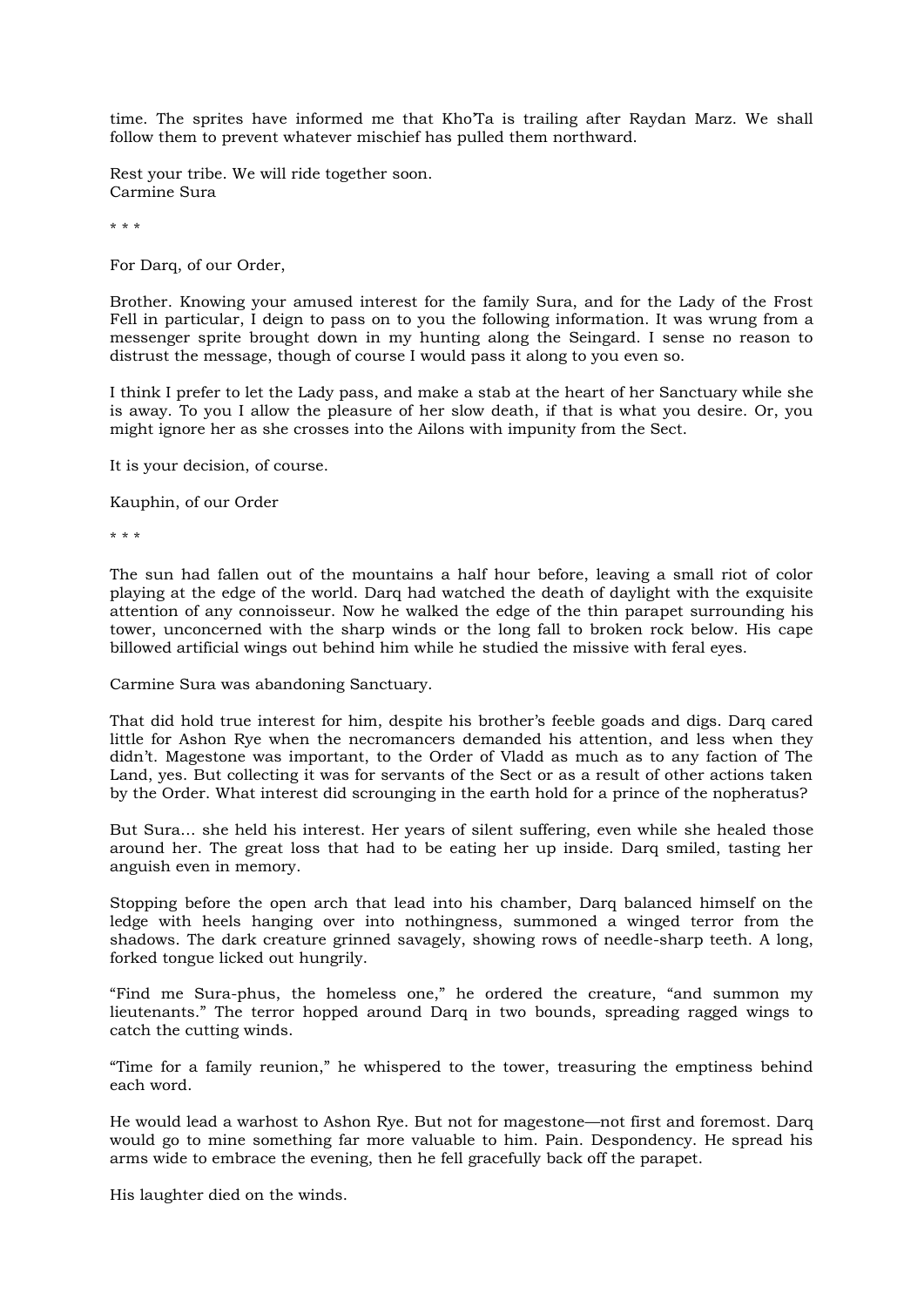\* \* \*

The presence of Raydan Marz and Carmine Sura is unexpected, but not damning. If anything, they will help punish Ashon Rye for its complacency. Turn them against one another, and then pick the bones of each after they lay bleeding upon the earth.

I will have my victory, Vargha, or I shall have you to answer for it.

Kho'Ta

\* \* \*

Raydan Marz,

This letter, delivered under truce shield, is the only warning you'll get from me. You're in my way. I give you one hour to leave Holson's Ridge, after which I come through you.

Move!

Prepared for Kossak Mageslayer

\* \* \*

Warlord Kossak,

I am neither magus nor necromancer. Nor am I concerned with your threats or aims here.

Go around!

Raydan Marz

\* \* \*

The Lady Carmine Sura, of the Frost Fell,

Well met, old friend. I wondered if you would honor a truce shield attached to my banner. It is pleasing to know that some events in life, besides myself, are a constant.

If you were hunting Raydan Marz, I'm sorry to inform you of his absence here at this time. But I shall endeavor to entertain you in good fashion. I have even gone to great lengths to make you feel right at home on the cold plains, so far from Sanctuary. For what is more warming than time spent with family?

If you look closely from the edge of your battlelines, you might see a stooped figure carrying the banner of my Order. Oh yes, it is him. Forgive his pale complexion. I'm afraid your father sees less time in the sun than he once knew. And don't mind the scream you are about to hear, before you can give any order to prepare. That is simply my truce-bearer, feeding on your nearest officer.

With great affection, Darq, of the Order

**Ashon Rye Epilogue: Raydan Marz Scores Decisive Victory at Ashon Rye Raydan Marz Rules!**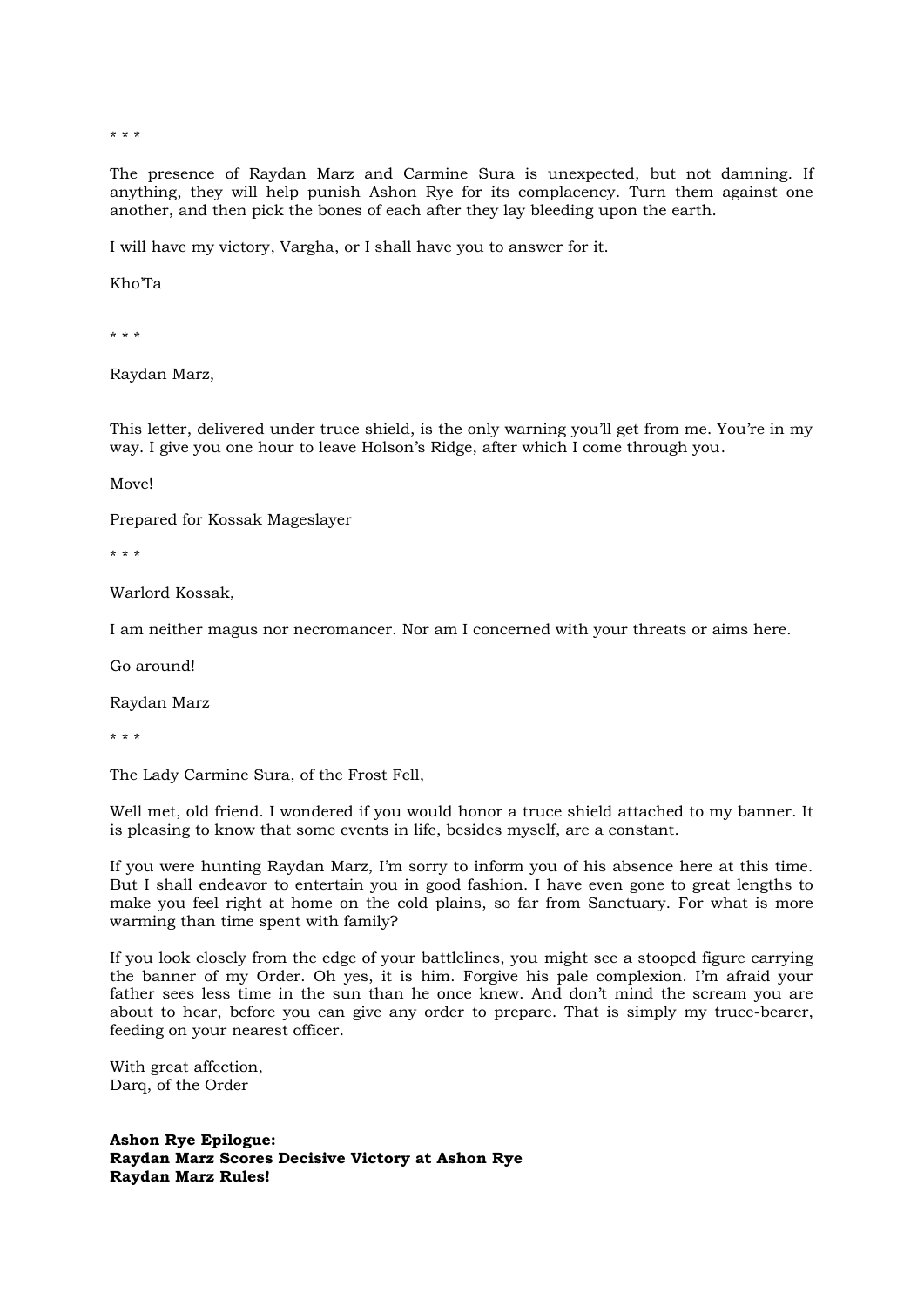Read about the Battle of Ashon Rye through the eyes of the Warlord who placed second, Kossak Mageslayer.

\*\*\*\*\*

Kossak Mageslayer took a deep breath and violently blew the foam from his blood-encrusted lips. His massive lungs were working like an Atlantean bellows, but still he felt light-headed.

"I could learn to hate this Guilder," he said to nobody in particular. He stood amid a field of fallen Atlanteans, recently followers of the Warlord Raydan Marz.

Kossak wiped his brow with a massive forearm and made his way toward a knot of his kinsmen as they battered their way through a throng of freshly risen corpses. Relying on bulk as much as skill, Kossak and his kin quickly returned the uneasy dead to the earth.

Kossak spat as the last of the zombies fell. "Curse Darq and all his foul kind," he grumbled. "He's another I could learn to hate."

"Aye," added Huhn as he pulled back on the string of his crossbow. The catch groaned, but held, as the young troll sat a stubby quarrel into the guide. He palmed the massive weapon and grinned up as his chief and uncle.

"Bah!" countered Kossak, what would you know of the Necropolis Sect, youngster? Those nubs above your ears you spend so much time polishing can't truly be called horns." The youth smiled at the insult and aimed his crossbow. Kossak turned as the quarrel dropped a grave robber at thirty paces. Kossak returned the smile. Although he would suffer no familiarity, he admitted to himself he had a soft spot for his nephew. The younger troll had been a great support during Kossak's rise to power. Although young, his strength was second to only Kossak and the youth had an easy way with others that Kossak didn't have and didn't want.

Kossak flicked his wrist and sent his balanced axe twirling toward an Utem Guardsman. The small human was hurled backward by the force of the blow as the two trolls moved forward. Kossak tried to relax and return his breathing to normal. He was tired, but anxiety as much as fatigue pulled at his chest. The day had not gone as planned, not by a wide margin.

"How do we fare," the younger troll asked as nonchalantly as his youth would allow. Kossak placed a boot on the corpse and pulled his axe free.

"Not well, kinsman. Not well at all." Huhn reloaded his crossbow, but did not speak. Kossak looked around for something else to kill, but could find little in the immediate area. He set off almost at random toward the top of a hillock in the hopes of getting a better view. Huhn kept his tongue and looked for targets with his crossbow.

Kossak looked a good fight and so far Ashon Rye had turned out to be a good one. His troops were well trained and well lead. They were eager for the confrontation that had started at dawn. That was the last time he'd actually seen his entire army. Right from the start, the battle had turned into a confused tangle of soldiers as warbands fought one another with absolutely no regard for strategy and forethought. In truth, this was his favorite type of fight, but his forces were often on the receiving end of the punishment. Where he fought, his soldiers won, but he could not be everywhere at once and his best lieutenants had been among the first to fall to that twice cursed Raydan Marz. Kossak felt his anger rise as he considered the renegade Atlantean and subsequent mess he was in.

As near as his scouts had been able to determine, Raydan Marz fielded the largest force. That was acceptable to Kossak, who valued the skills of his individual soldiers above the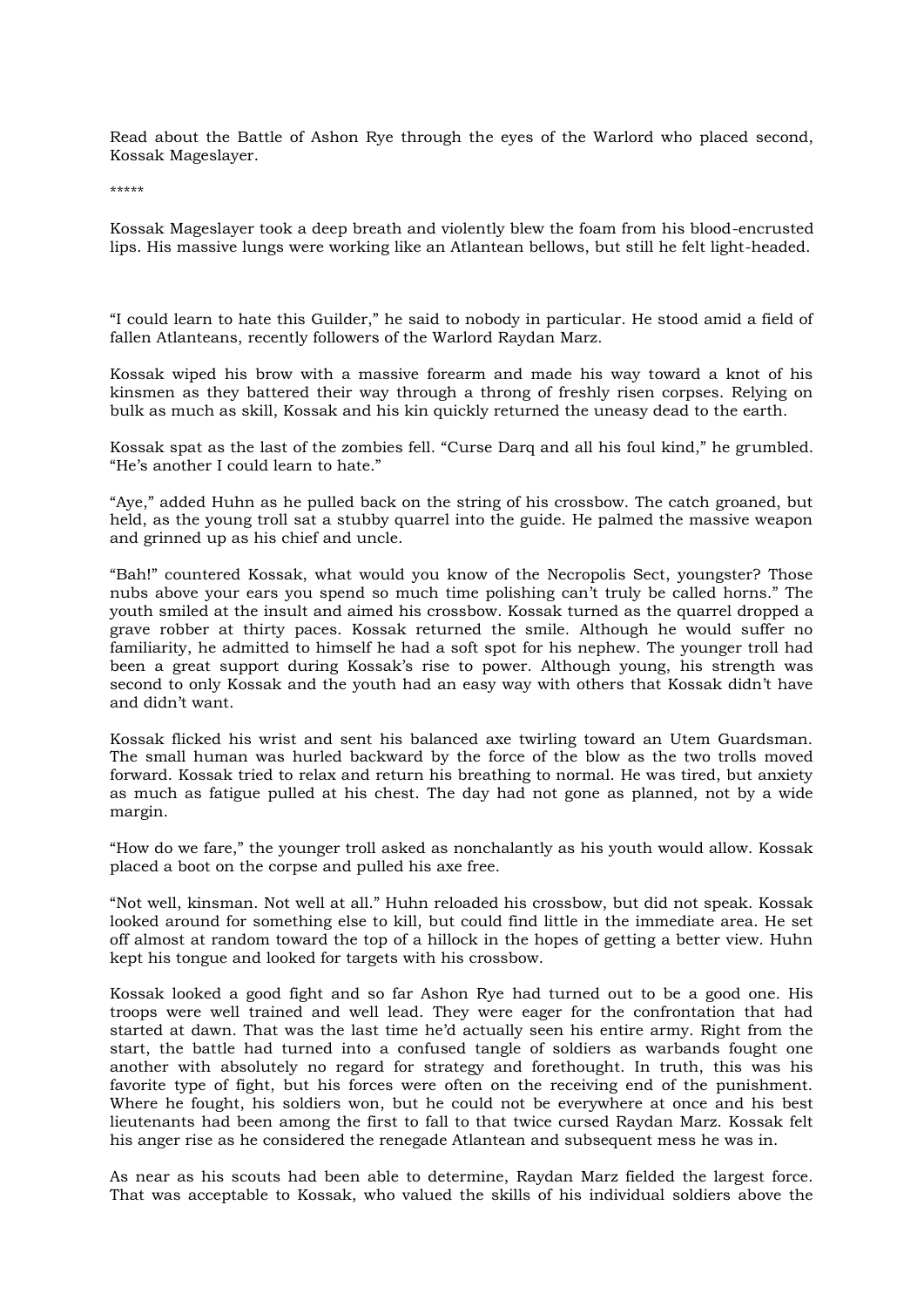rank and file of the Atlanteans. His forces were nearly equal to Marz in number and superior in ability. Unfortunately, there were other warlords in the fight, so Kossak had to respond to them as well.

Darq, of the Order of Vlad, was nearly Kossak's equal in quantity, but Kossak didn't really believe the vampire would stand against him in a equal fight. Darq preferred superior numbers or ambush to do his work.

Kho'ta had a sizable force, but he'd undoubtedly underestimate the importance the others had placed on Ashon Rye. Although impressive by most standards, his forces were outnumbered by all save Carmine Sura. Kossak shook his mighty head at the thought of the woman and her "army." She fielded fewer than half the numbers of he or Marz, but she marched into battle nonetheless. Kossak was not sure whether to be impressed by her bravery or repulsed by her stupidity. In the end, he decided her decision was stupid, but that was only because she was going to lead many trolls to their deaths. They were kinsmen who could and should have followed him.

No less than five warlords fought over the same patch of ground. Kossak was silently thankful that none of the others had managed to form any type of alliance. That would have spelled doom to the other three. He frowned and unconsciously increased his pace. It was a five-way scrap and none of armies involved would escape unscathed.

Kossak considered his army. He had the forethought to bring every trooper he could muster and march them toward Ashon Rye. The Serpentine Mountains were an unforgiving batch of crags and uncomfortably close to the Necropolis homelands, but the lure of Magestone made the risk seem worth it. He'd expected Marz to be there. The fight was practically on his front porch. He'd also expected somebody to slither from under a rock with a Necropolis banner, but he had to admit he was a bit surprised to see the personal banner of Darq. An unconscious growl slipped past his lips causing Huhn to raise an eyebrow. When Kossak didn't continue, the youth looked the other way. The intelligent gesture confirmed Kossak's opinion of the boy.

No, he thought, the wildcards had been Carmine Sura and Kho'ta. The fact that they were so far from their normal stomping grounds was a testament to the prize they all sought and the lengths some would go for Magestone. Last night Kossak and his warband had actually been eager to come to grips with the new opponents. The boasting and feasting had lasted long into the night. Kossak himself has been one of the last to retire. Although Kossak was sure of victory, the sun brought another outcome.

First Carmine Sura, a supposed ally and member of the Elemental League had attacked his right flank. Without instructions Kossak's commanders had moved out of position and countered her weak attack. Although they'd swept the human's forces aside, the gap in the lines allowed several of Raydan Marz warbands to slip to the rear of his army. The unexpected attack had cost Kossak time and battle.

Carmine quickly found herself outnumbered, caught between Darq's undead legions and Kossak's overly eager warbands. By the time Kossak had managed to restore order, his troops were woefully out of position and Carmine was crushed. Only the heroic stand of her Knights Immortal allies allowed her to escape the field with her life in the face of Darq's unrelenting torment. Kossak allowed her to slip through his lines as she fled the area.

Darq was less than happy with the gesture, but Kossak could not bring himself to waste more resources on the woman. Besides, he reasoned, Darq's Nightstalkers forced him to face the vampire, not an already defeated foe. Kossak was confident of victory. He even considered the chances of ending the undead lord's unnatural life, but again he was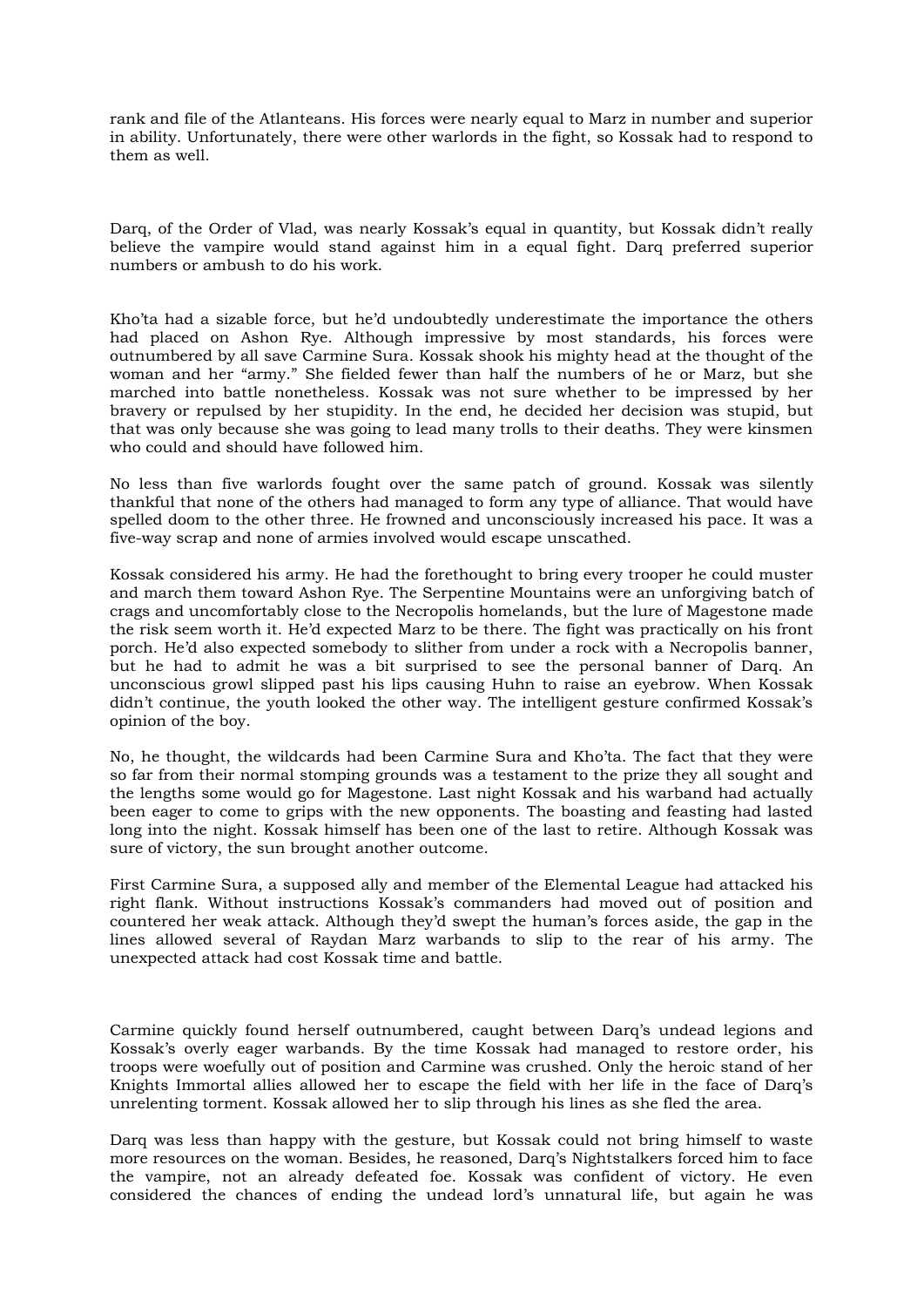thwarted. Refusing to fight, Darq managed to save or resurrect the bulk of his forces. Kossak's kinsmen, ever seeking the most direct solution to a problem charged into Darq's waiting army.

Carmine Sura's forces had depleted the undead ranks, but she lacked the numbers to make a difference for Kossak. In the end Kossak had forced Darq to retreat, but the troll chieftain suspected that retreat fit the vampire's plans. Now, Kossak had less than half his original force but knew of the struggle between the bulk of Marz's force and the army of Kho'ta. Fortunately, most of his remaining troops were kinsmen, easily worth two or three of the smaller humans they'd likely face.

Kossak crested the hill, Huhn close at his side. The view was just short of spectacular. Below him he could see the arrayed forces of the warlords spread across Ashon Rye. Although some might consider trolls dense, Kossak had not risen to his rank and position by being stupid. His eyes scanned the battlefield once and he instantly knew how the day had progressed and how it would end.

Carmine Sura and shattered remains of her forces were fleeing south. She'd brought the smallest force to the fight and it looked like she'd managed to save almost a quarter of her command. She was out of the fight and would pose no further problem.

Darq was withdrawing to the northeast. His forces were harder to track, but Kossak picked out several of the shifting shapes as they slunk back through the long grass to the highlands beyond. Darq's personal banner slid steadily along the only trail. Kossak briefly considered charging the vampire, but quickly decided against it. Darq could wait for another day.

Across the shallow valley, on the other side of the hill, the forces of Raydan Marz and Kho'ta swirled in apparent confusion. It was hardly a fair fight. Kho'ta had started the battle with only 2/3 of Marz's force and the Atlantean had used the advantage to wear down the other warlord. Cracks in line became gaps, which would lead to a rout. As Kossak watched, Kho'ta sounded the retreat and his forces moved to disengage. The Atlanteans kept up the pressure, but Kho'ta was too good a general to let his forces be cut down piecemeal. Showing the discipline of a seasoned army, the warbands drew back toward the southwest.

The only forces left to contest Ashon Rye were Raydan Marz and Kossak Mageslayer. Kossak shook his head and surveyed his troops.

To his left a Brass Golem bounded up the hill. Half scuttling beetle, half loping wolfhound, the machine clearly intended to end its unnatural existence on Kossak's axe. Huhn snapped off a quarrel, but the point rebounded off the machine's thick armor. Kossak waited a brief instant after the quarrel disappeared before throwing his balanced axe. The blade shattered the machine's hip and wedged in the gears beneath the metal plates. Kossak and Huhn leapt to the attack as the battered machine flailed about with heavy limbs. The machine punched, but Kossak caught the weak blow on the haft of his second axe. Reversing direction, he brought the weapon down squarely between the machine's shoulders. Fluid sprayed out as the machine fell at Kossak's feet. He quickly worked his axes free and turned toward Huhn.

"We're finished here, Huhn. Time to regroup and fall back." The younger troll looked stunned. Kossak held up a hand, showing patience he didn't really have.

"It's over. While you and the kin were fighting Darq, the cursed Guilder outmaneuvered us. Unfortunately, Darq did a better job of blooding us then Kho'ta did to Marz. We may have started with day with equal numbers, but we're outnumbered better than two to one now and look." Kossak pointed with his balanced axe toward the knot of golems assembling below.

"We're more than a match of his human troops, but it looks like he's saved his golems just for us." Kossak watched as several blade golems formed around one of the fabled Storm